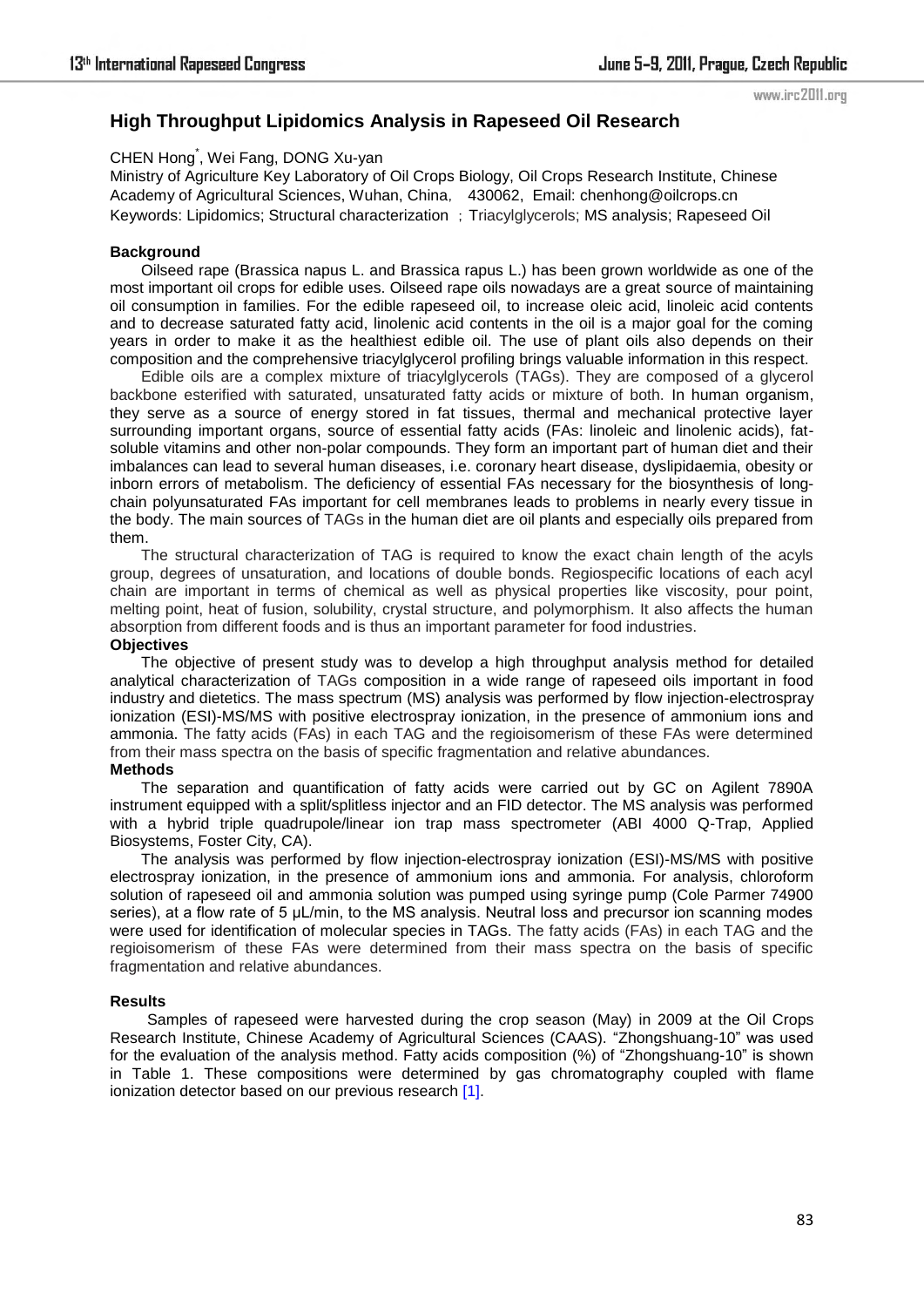www.irc2011.org

| Fatty acids | Molecular formula | m/z   | Composition (%) |
|-------------|-------------------|-------|-----------------|
| C14:0       | $C_{14}H_{28}O_2$ | 228.2 | 0.10            |
| C16:0       | $C_{16}H_{32}O_2$ | 256.2 | 5.06            |
| C18:0       | $C_{18}H_{36}O_2$ | 284.2 | 2.70            |
| C18:1       | $C_{18}H_{34}O_2$ | 282.2 | 60.10           |
| C18:2       | $C_{18}H_{32}O_2$ | 280.2 | 20.89           |
| C18:3       | $C_{18}H_{30}O_2$ | 278.2 | 8.43            |
| C20:0       | $C_{20}H_{40}O_2$ | 312.3 | 1.33            |
| C20:1       | $C_{20}H_{38}O_2$ | 310.3 | 1.14            |
| C22:0       | $C_{22}H_{44}O_2$ | 340.3 | 0.05            |
| C22:1       | $C_{22}H_{42}O_2$ | 338.3 | 0.20            |

Table 1 Fatty acids composition (%) of the "Zhongshuang-10" rapeseeds

Neutral loss of the fatty acids listed above in the presence of ammonium ions and ammonia were used for identification the parent ion of each TAGs. Then (ESI)-MS/MS analysis was performed to obtain their mass spectra, the fatty acids (FAs) in each TAG and the regioisomerism of these FAs were determined from their mass spectra on the basis of specific fragmentation and relative abundances.

The regiospecific determination of the fatty acid location on the glycerol backbone plays an important role in the separation of the mixture of TAGs. Taking into account a few generally accepted considerations, TAGs positional isomers were identified. It includes, that less abundant fatty acids are often esterified on sn-3 position, and the absence of palmitic acid in the sn-2 position in plant TAGs [2]. It is also based on intensity of diacylglycerols and the fact that α and β-diacylglycerol fragments are energetically more favored. However, the sn-1 and sn-3 position are indistinguishable in MS spectrum [22, 12], also there is no official recommendation for designation of sn-1/3 position. In the ESI-MS spectrum of OLnL (Fig. 1), the m/z 855.5 and 872.6 corresponds to the protonated molecular ion, and molecular adducts of ammonium respectively. The diacylglycerols fragments at m/z 599.5, 577.5 and 575.5 correspond to  $LLn^{+}$ ,  $PL^{+}$ , and  $PLn^{+}$  respectively. The intensity of  $LLn^{+}$  is higher than others, while PL<sup>+</sup> has higher intensity than PLn<sup>+</sup>, which means that L is at sn-2 position and P and Ln bound at sn-1 and sn-3 position.



Minor management of minor molecular spectra. ESI-MS spectra of PLLn. method and the results are listed in Table 2. Fig. 1 The regiospecific determination of position of fatty acid in TAG using ESI-MS